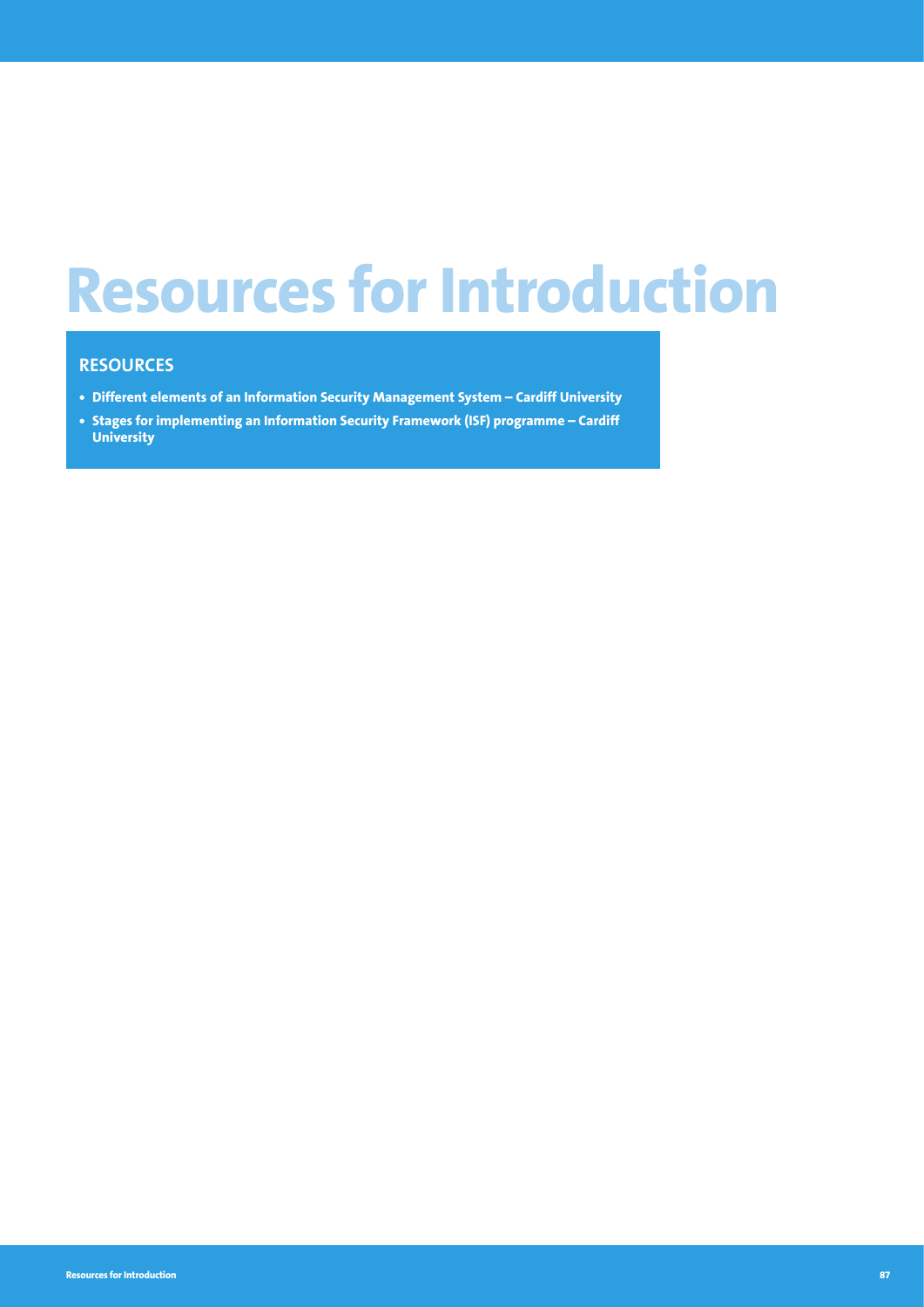#### **Different elements of an Information Security Management System – Cardiff University**

#### **Information Asset and Risk Ownership**

- Ownership of risks
- Ownership of assets
- Risk assessment approach

#### **User Education and Awareness**

- Awareness raising campaign
- Information resources
- Training programme

#### **Incident Management and Business Continuity**

- Incident reporting and assessment framework
- Major Incident and Business continuity plans

# **Remote and**

- Policy
- Processes
- Tools to enable secure remote and mobile working

- Overarching policy
- Information Classification and Handling Rules

#### **Mobile Working The Policy Policy Retwork Security**

- Secure authentication
- Endpoint integrity
- Account and privileges management

#### **Physical Security**

- Secure areas
- Access management
- Secure disposal

## **Testing, Monitoring and Continual**

- Framework review
- Penetration and vulnerability tests
- Metrics gathering

#### **External Assurance**

- Baseline Personnel Security Standard
- ISO27001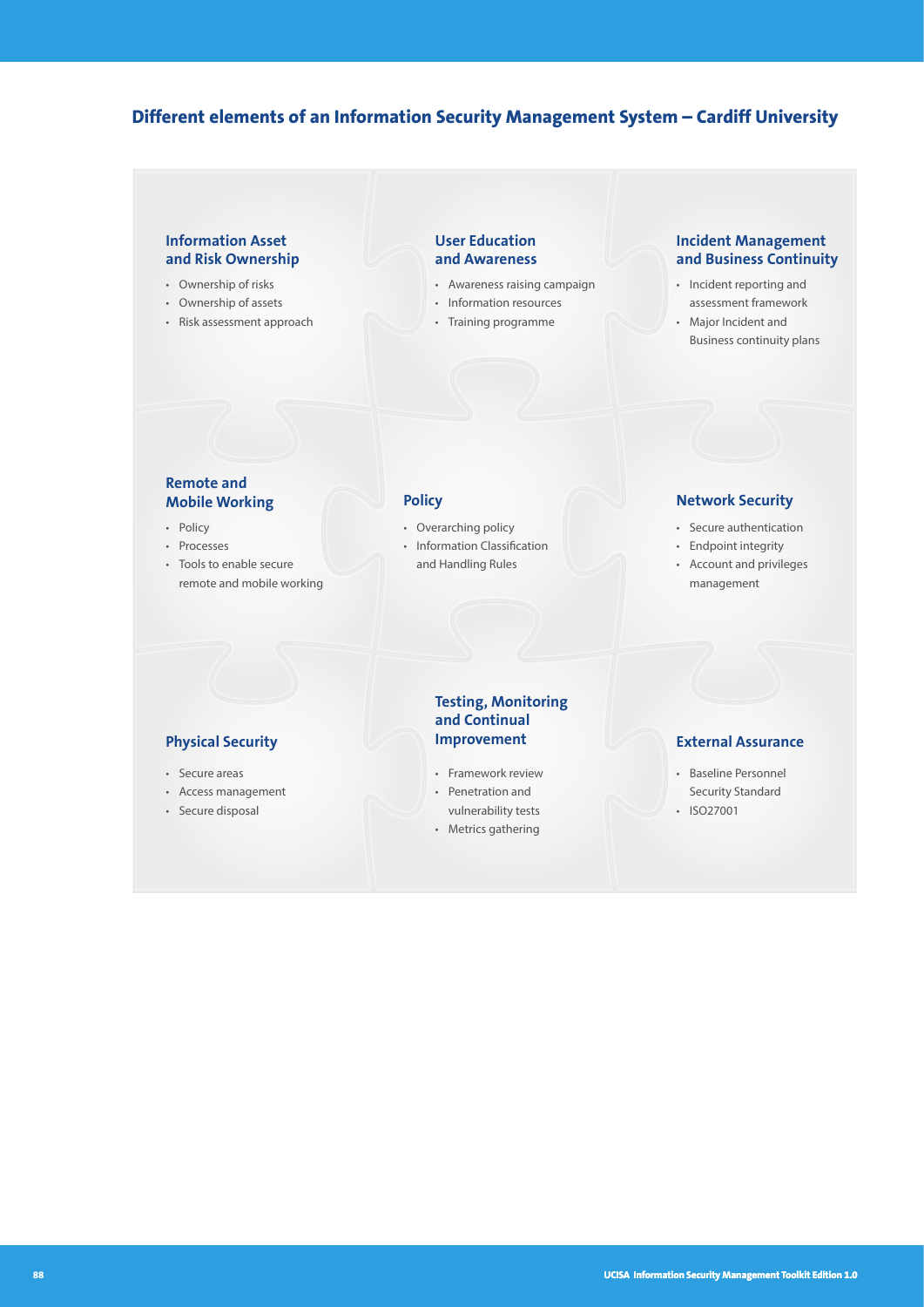#### **Stages for implementing an Information Security Framework (ISF) programme – Cardiff University**

#### **Information Security Framework (ISF) Programme**